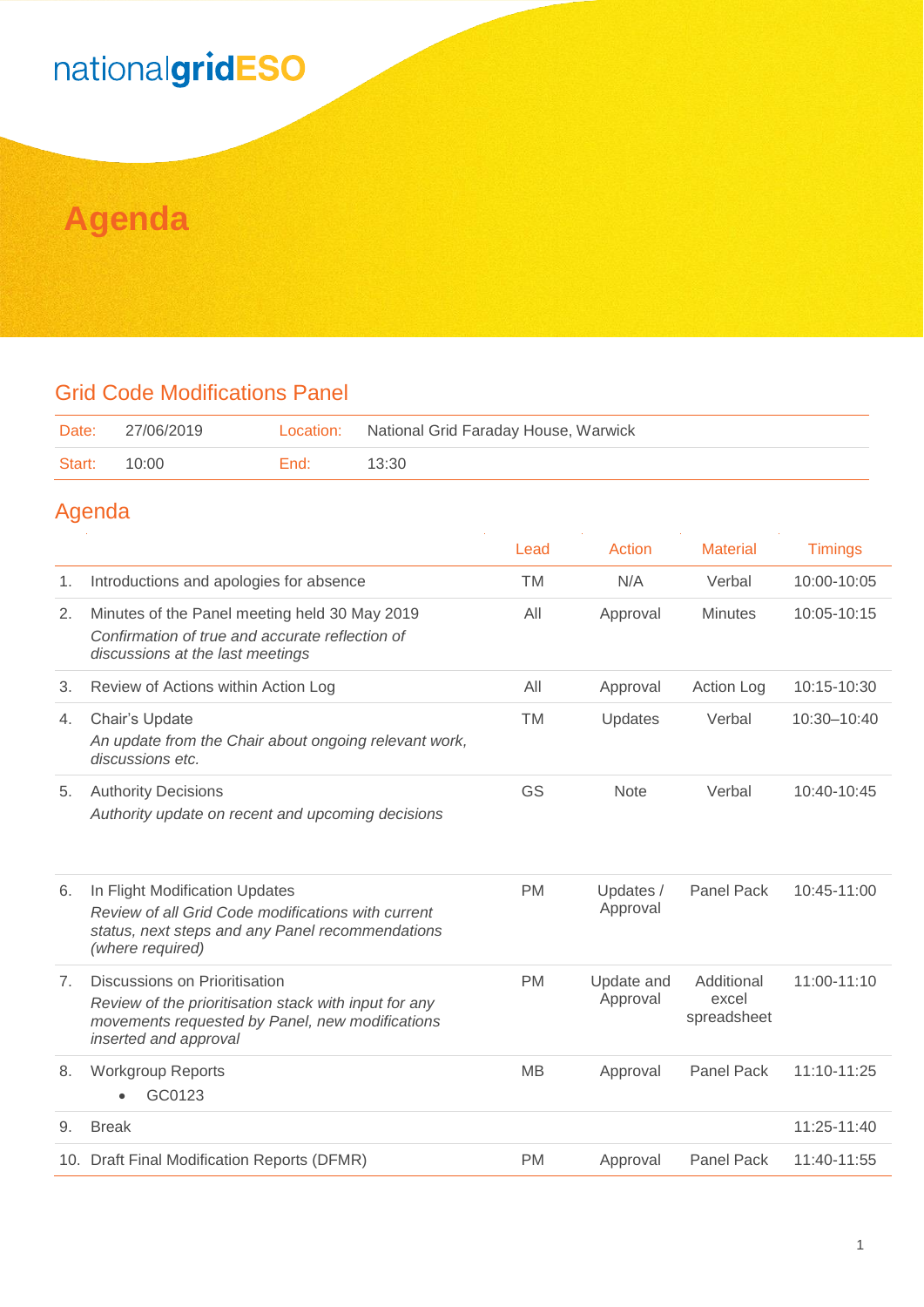# nationalgridESO

|     | GC0096<br>$\bullet$                                                                                                                                                                                                                                  |           |         |                   |             |
|-----|------------------------------------------------------------------------------------------------------------------------------------------------------------------------------------------------------------------------------------------------------|-----------|---------|-------------------|-------------|
|     | 11. Reports to the Authority                                                                                                                                                                                                                         | <b>PM</b> | Update  | Panel Pack        | 11:55-12:00 |
|     | 12. Implementation Updates<br>GC111<br>GC124                                                                                                                                                                                                         | <b>PM</b> | Updates | Verbal            | 12:00-12:05 |
|     | 13. Electrical Standards<br><b>Communications Standards for Electronic Data</b><br>$\bullet$<br><b>Communication Facilities and Automatic</b><br>Logging Devices V6                                                                                  | <b>PM</b> | Update  | <b>Panel Pack</b> | 12:05-12:10 |
|     | 14. Governance                                                                                                                                                                                                                                       | <b>PM</b> | Update  | Panel Pack        | 12:10-12:15 |
| 15. | Grid Code Development Forum and Workgroup Day(s)<br>Updates on the next Grid Code Development Forum<br>and the next Workgroup Day Agenda                                                                                                             | <b>PM</b> | Update  | Verbal            | 12:15-12:20 |
| 16. | Standing items<br><b>Distribution Code Panel Update</b><br>$\bullet$<br>Joint European Stakeholder Group<br>$\bullet$<br>Updates on all developments relevant to Grid Code<br>panel e.g. potential for future governance changes or<br>modifications | <b>MB</b> | Update  | Verbal            | 12:20-12:25 |
|     | 17. Horizon Scanning                                                                                                                                                                                                                                 | <b>PM</b> | Update  | <b>Panel Pack</b> | 12:25-12:30 |
|     | 18. Forward Plan Update (Customer Journey)                                                                                                                                                                                                           | <b>PM</b> | Update  | Verbal            | 12:30-12:35 |
|     | 19. AOB                                                                                                                                                                                                                                              | <b>TM</b> | N/A     | Verbal            | 12:35-12:45 |
|     | 20. Lunch and Close                                                                                                                                                                                                                                  | <b>TM</b> | N/A     | N/A               | 12:45-13:30 |